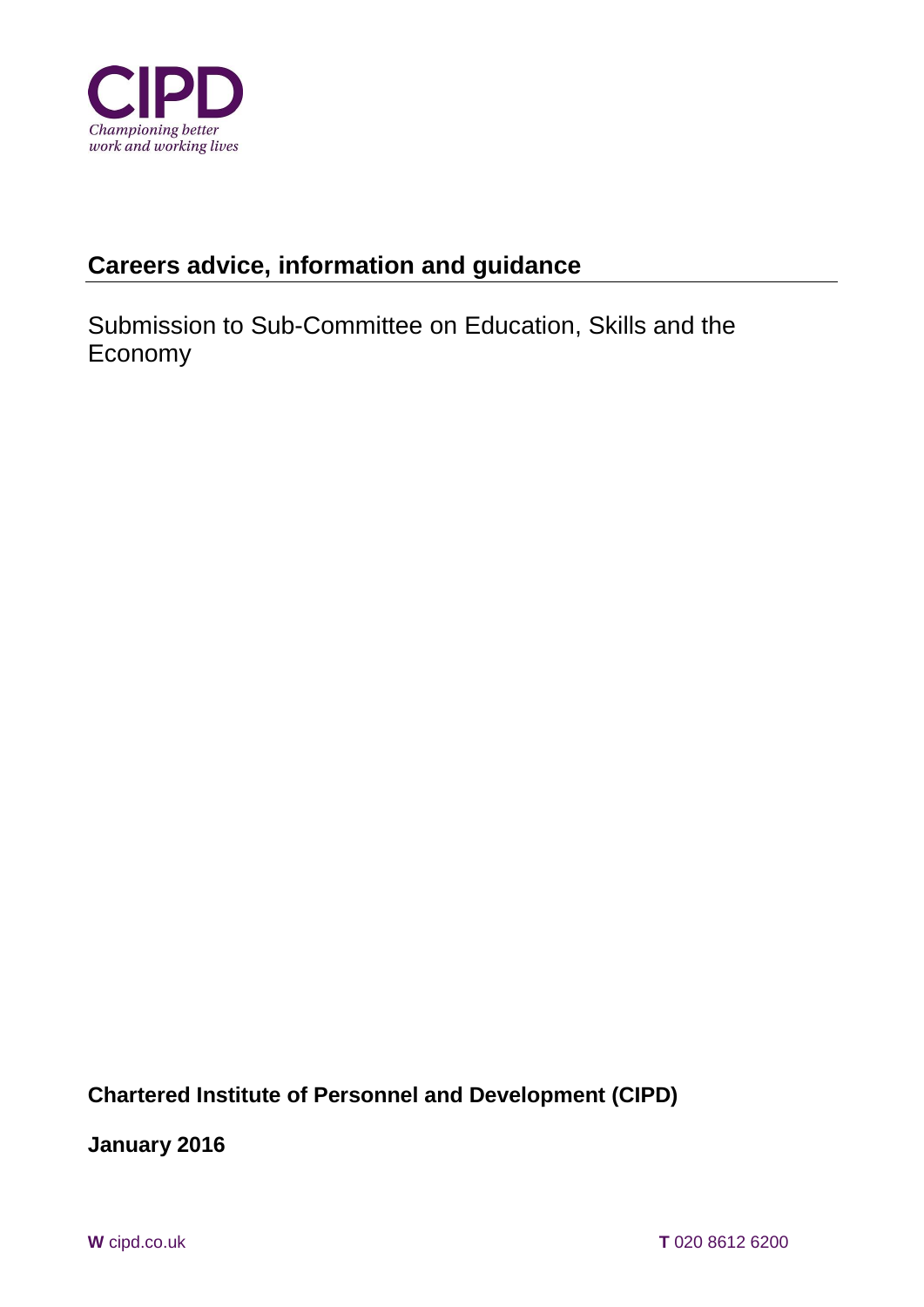

# **Background**

The CIPD is the professional body for HR and people development. The not-for-profit organisation champions better work and working lives and has been setting the benchmark for excellence in people and organisation development for more than 100 years. It has 140,000 members across the world, provides thought leadership through independent research on the world of work, and offers professional training and accreditation for those working in HR and learning and development.

Our membership base is wide, with 60% of our members working in private sector services and manufacturing, 33% working in the public sector and 7% in the not-for-profit sector. In addition, 76% of the FTSE 100 companies have CIPD members at director level.

Public policy at the CIPD draws on our extensive research and thought leadership, practical advice and guidance, along with the experience and expertise of our diverse membership, to inform and shape debate, government policy and legislation for the benefit of employees and employers, to improve best practice in the workplace, to promote high standards of work and to represent the interests of our members at the highest level.

## **Our response**

## *The quality and impartiality of current provision*

The Government has a responsibility as part of its wider education and skills policy to ensure young people have a clear understanding of where they can go in work and, just as importantly, how they can get there. It must ensure that the workforce of tomorrow is equipped with the knowledge of the wide range of opportunities and pathways available into work, allowing them to reach their potential and bring benefits to the economy. This requires a joined-up approach between different government departments, namely the Department for Business, Innovation and Skills, the Department for Education and the Department for Work and Pensions. For too long, different departments have operated with a 'silo' approach, the result being that young people are the ones to suffer.

An Ofsted report into the effectiveness of careers advice, released in September 2013, was highly critical of the standard of careers advice and guidance in schools and colleges ever since they were handed responsibility for its provision in September 2012. In particular, the report identified shortcomings when it came to promoting opportunities to young people that were not reliant on having a degree, including vocational training and apprenticeships.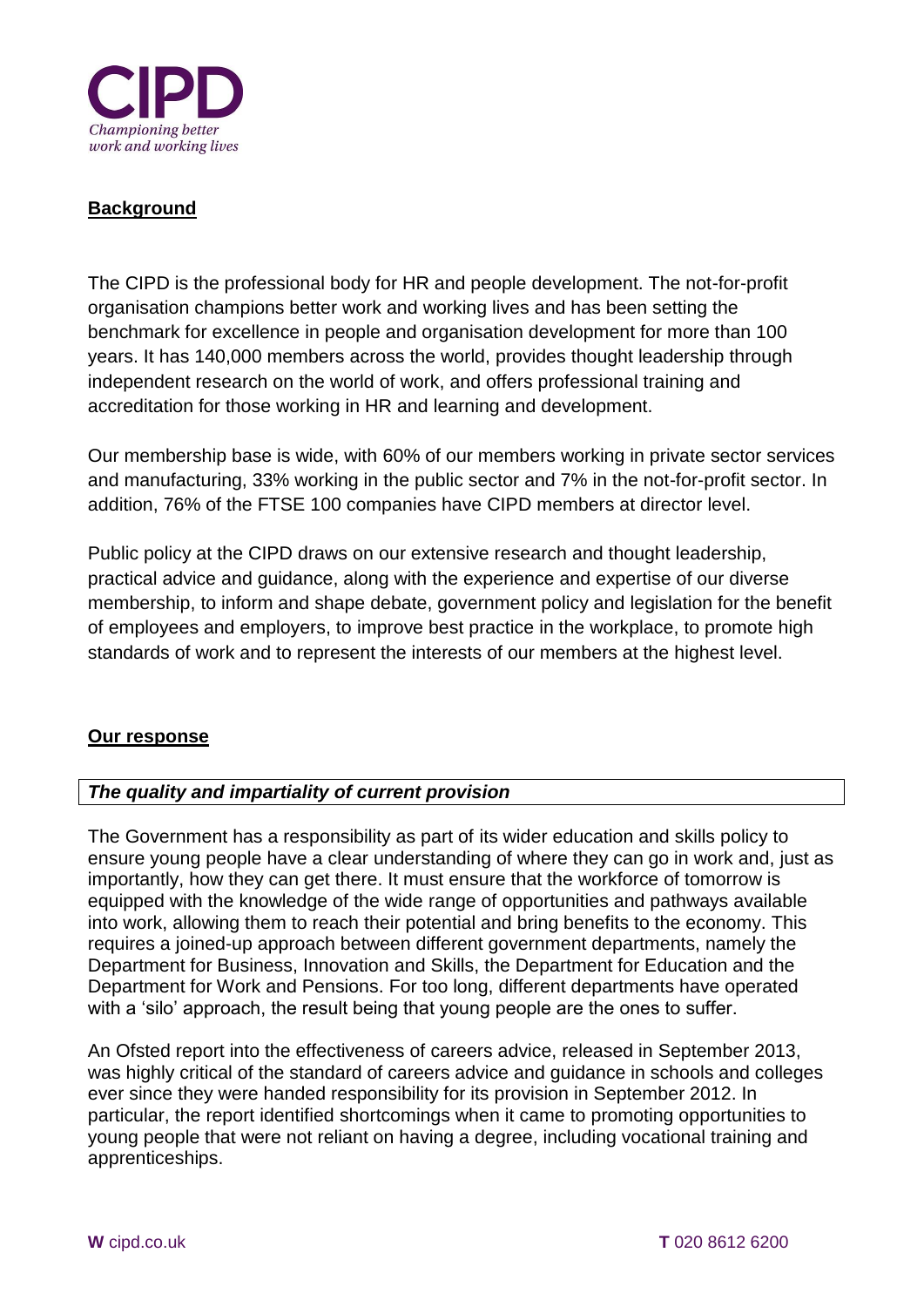

These attitudes were echoed in a CIPD survey report published in March 2015, parents were asked how satisfied they were with the provision of careers advice and guidance, to which **29%** reported they were happy with the quality of careers advice and guidance provided to their children; a very slightly higher percentage said they were unhappy **(31%)**. When asked about the amount of information provided about apprenticeship opportunities in their local area, only **29%** said they were satisfied, although a lower percentage **(22%)** did say they were dissatisfied.

It is particularly telling that a large number of young people and parents do not feel too well informed about routes into work that are alternatives to going to university, such as vocational training or apprenticeships. In our 2013 report, Employers are from Mars, young people are from Venus: addressing the young people / jobs mismatch, we asked young people how they would improve careers advice and guidance if they were Education Minister? One of the answers they gave was: "more information on choices, in particular apprenticeships and other alternatives to university." This situation shows a significant mismatch between what careers advice is currently provided, and what people – both parents and young people – want or expect. This seems even more anomalous in the current 'climate' where the Government has set itself an ambitious target for creating 3 million apprenticeships and, from 2017, will be imposing an Apprenticeship Levy on employers that have a wage bill exceeding £3 million a year in order to fund them. The appetite to learn about vocational training appears to be there, but the provision of quality and impartial advice is not.

It appears that an attitude has pervaded society that going from school and college to university is seen as the "traditional" route to follow; indeed, schools and colleges often try and attract prospective pupils using statistics for the number of their own students that end up studying at university. Consequently, university graduates, who traditionally "walked into jobs" now struggle to find suitable employment, finding their chances of getting a graduate level job straight out of university are limited in a very saturated graduate labour market. Our own report, Over-qualification and skills mismatch in the graduate labour market, found that 58.8% of graduates are currently working in non-graduate roles – a percentage only exceeded by Greece and Estonia in the OECD. Knock-on effects of this are that employers now use degrees as a requirement when recruiting for traditionally nongraduate roles, which has the combined effect of wasting any skills 'premium' that exists between a graduate and non-graduate, at the same time as adversely affects occupations in which apprenticeships have been historically important, such as construction and manufacturing.

Moreover, a rise in higher education costs also means that there is now a high financial penalty for those who make bad or ill-informed choices when they leave school. Given that recent Government estimates show that 45% of university graduates will not earn enough to repay their student loans, this situation is becoming unsustainable. Careers advice and guidance must therefore take stock of this, providing a picture of the world of work to young people that reflects the wide range of opportunities available to young people and the various entry routes, as well as setting out the risks of poor choices.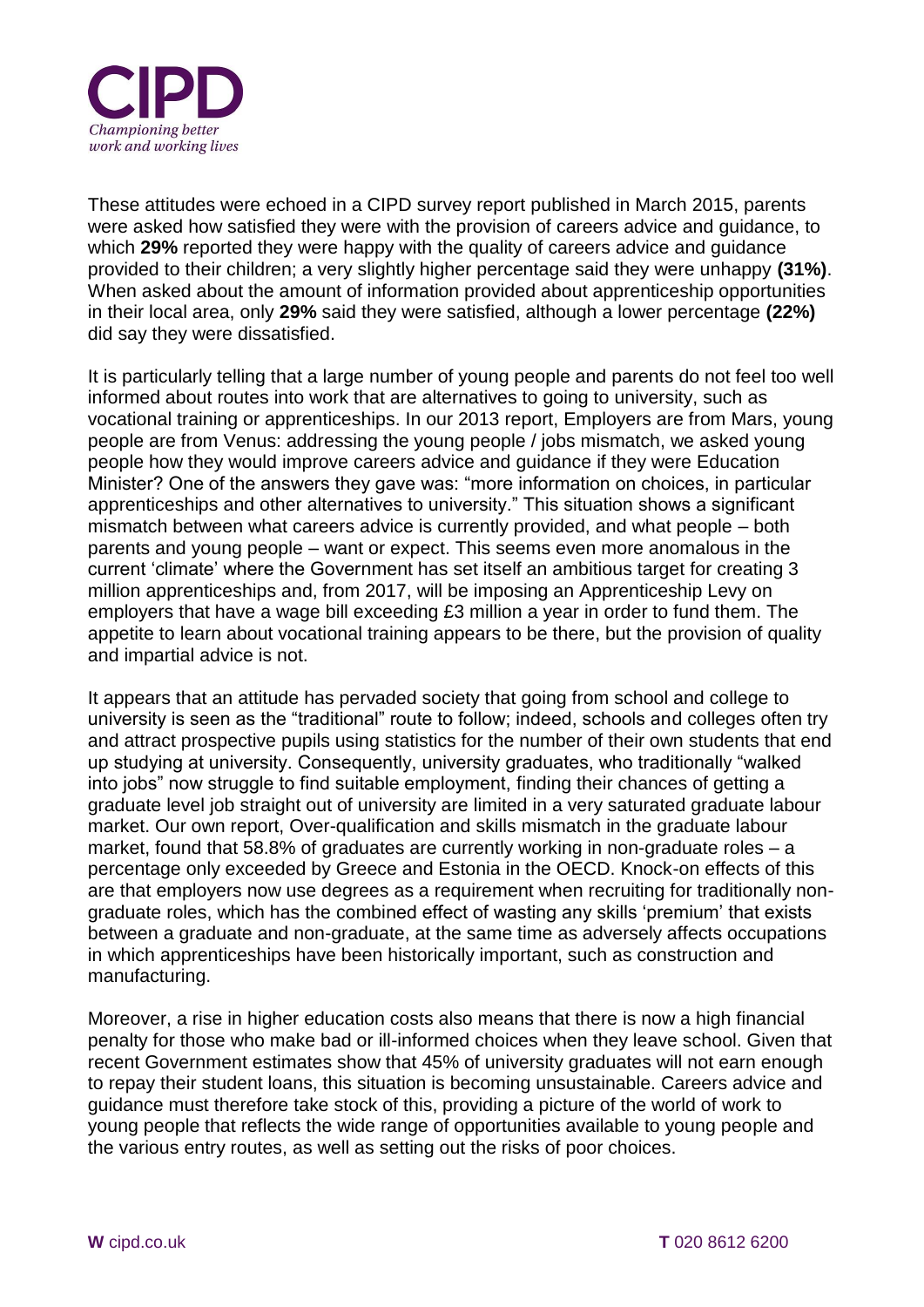

## *How careers advice in schools and colleges can help to match skills with labour market needs*

Knowledge of the local labour market is vitally important in order to help careers advice and guidance be effective in matching skills with local labour market needs. Ofsted's report found that the most effective careers guidance interviews were carried out by "external, qualified careers guidance professionals", and cited one of the key characteristics that defined a good interview as:

"each career adviser's extensive knowledge of the local provision and their access to up-to-date information on the local labour markets, local business developments and local skills shortages or trends that had been identified."

This is certainly important in helping to ensure that young people develop better informed ideas of future career paths and, consequently, make more realistic choices. Studying local labour market needs can help identify mismatches in certain fields, and working out the eventual likelihood of eventually securing a certain job. While it might be said that this may dampen ambition in the future workforce by putting them off certain careers, it is important nonetheless to ensure that young people are as best informed as possible of the local labour market, as making an ill-informed decision can have very damaging consequences, both in terms of future employment prospects and financial cost.

It goes without saying that any data used within the provision of careers information, advice and guidance in schools would have to be contemporary and regularly updated. It would, for example, be useless to be using data of the local jobs market from years previous, as local job markets can be very dynamic and skills shortages in certain sectors can emerge or be plugged in relatively short spaces of time. Poor quality information being fed in to careers advice and guidance has the potential to be just as damaging to young people's employment prospects as poor quality advice and guidance itself. It stands to reason, therefore, that it is within the interest of local jobs markets and organisations to record and collate this data, perhaps through the local authority or the Local Enterprise Partnership. It may be that those sectors that might be experiencing skills shortages – or envisioning them shortly – may wish to communicate this with local bodies or schools and colleges, and use this as incentive to foster partnerships and go into local institutions in order to exhibit their area of work, or offer work experience, to the potential workforce of the future.

One final point to make is that matching skills with labour market needs could have a positive effect on the number of alternative routes into work, such as apprenticeships or vocational and 'on the job' training. While young people that go into higher education often move away from the local area to undertake their courses of study, those that take other routes are more disposed to, at least in the short term, remain in the local area. This is perhaps due to the lower level of pay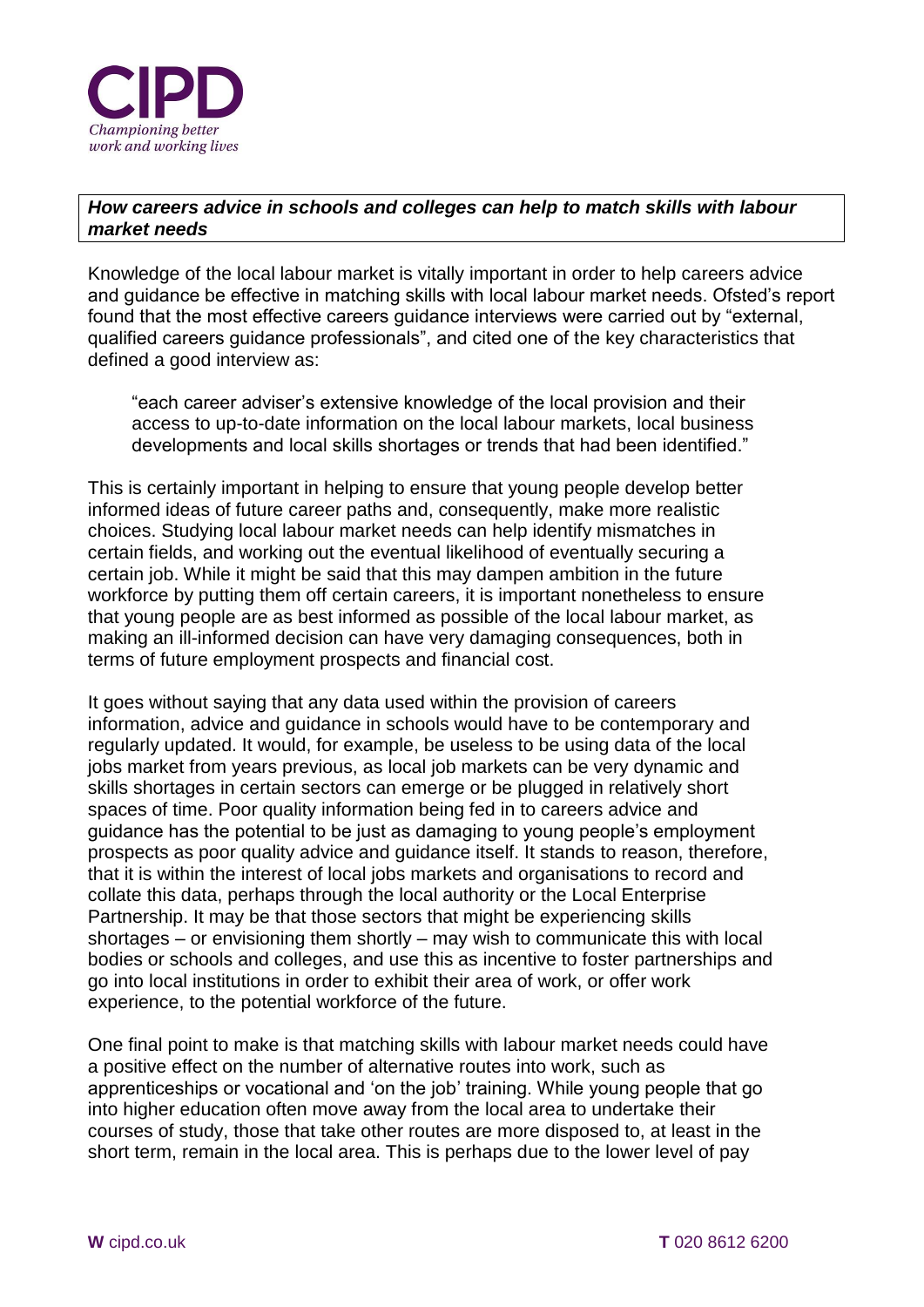

immediately available to those taking apprenticeships. Notwithstanding, young people are less likely to move a significant distance to undertake 'on the job' training that, at least in the short term, will not be paying particularly high wages.

Encouraging local organisations to report the number of jobs available locally, particularly those that offer apprenticeships and other forms of 'on the job' training, can certainly have a positive effect on the standard of careers information, advice and guidance. Particularly with this Government's drive to create 3 million apprenticeships over the course of this Parliament, it makes sense to encourage local institutions, perhaps local authorities or LEPs, to gather this information and feed it into education providers to assist young people in making well-informed and realistic decisions regarding their future careers.

## *The role of the new Careers and Enterprise Company and its relationship with other bodies, such as the National Careers Service*

The CIPD has welcomed initiatives from the Government in addressing this, through the formation of the Careers and Enterprise Company to help young people between the ages of 12-18 access advice and inspiration about the world of work by encouraging greater collaboration between schools and colleges and employers. Its role lies in taking a wider view of the landscape of careers and enterprise, identifying and lending their support to certain programmes that work, plugging any gaps in existing provision and helping them to scale up by ensuring that coverage is provided and extended across the country. One example of this is the Inspiring the Future initiative, which matches schools with local employers. The CIPD has been delighted to work with the charity Education and Employers Taskforce on this free national initiative, and a number of our members have gone into schools in support of the programme. Our members, as HR professionals and therefore often the 'gatekeepers' to recruitment within their organisation, have a very valuable role to play in helping educate young people with their CVs, with mock interviews or giving them a wider understanding of how they can prepare for the world of work.

The role of facilitating encounters between schools and colleges and employers is well evidenced – suggesting that the creation of the Careers and Enterprise Company is a step in the right direction. Research conducted by the Education and Employers Taskforce found that young adults who encounter four or more employers while at school are, on average, 18% less likely to end up a NEET (not in education, employment or training), compared to peers that had lower levels of employer contact while at school. The benefits of such engagement with employers, however, are not just limited to young people: reaching out to schools and colleges can also help employers to attract and recruit young talent, as positive engagement can inspire young people to make educational choices that will help set them up for a future career with that organisation.

Our most recent CIPD Learning to Work survey found that 57% of employers are currently working with schools and colleges in some way, which is encouraging. This engagement ranges from offering work experience, workplace visits or careers insight talks. Schools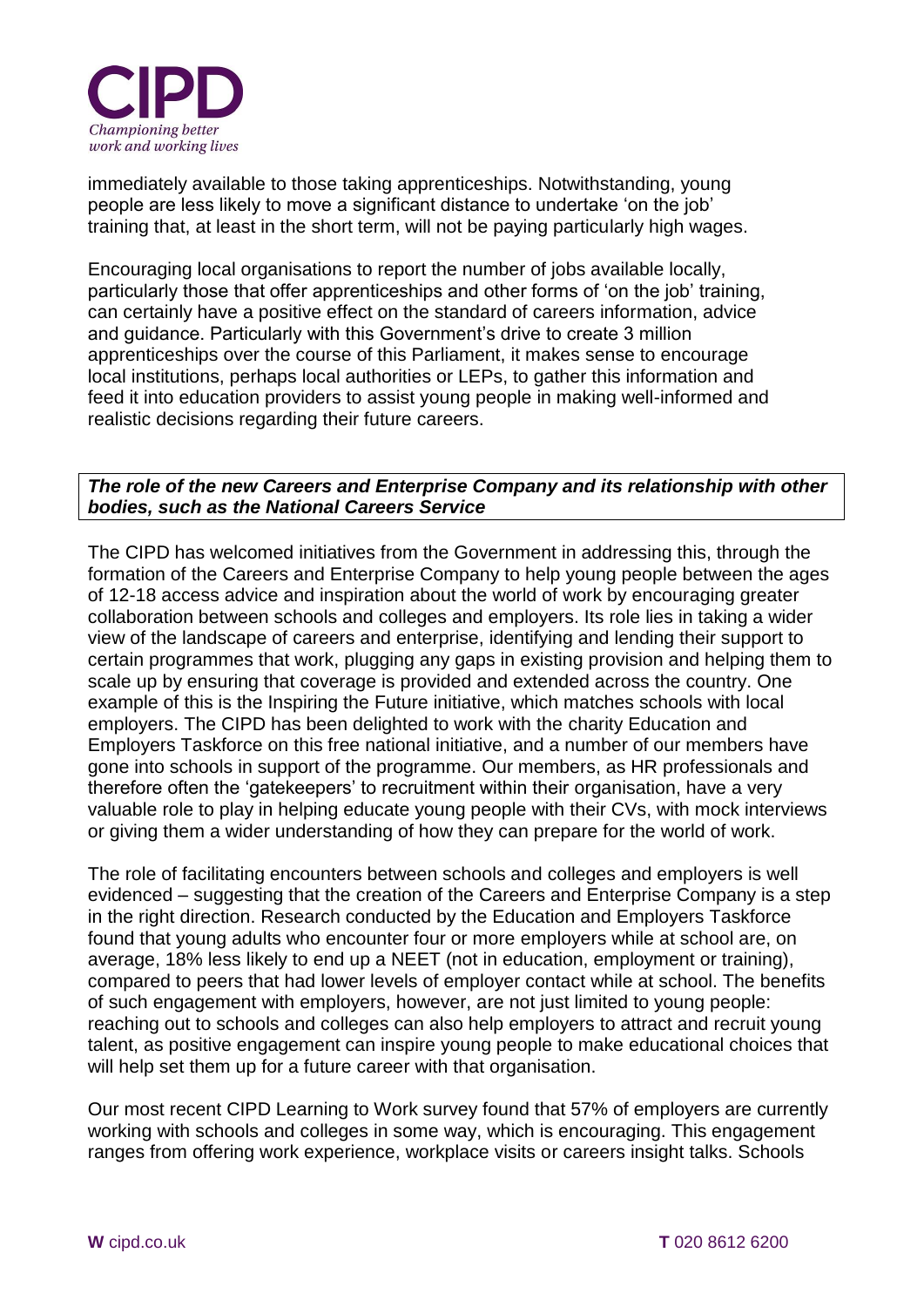

and colleges could potentially tap into the 'missing' 43% of employers through a better understanding of who and what is out there in terms of terms of provision and brokering effective relationships. Engagement with local authorities and Local Enterprise Partnerships could assist in building these relationships, and would also have the added benefit of helping to match and foster relationships between employers that require skills in a certain area of the local labour market to local schools and colleges.

One programme that the Careers and Enterprise Company has set up, and the CIPD has been delighted to assist with, is the Enterprise Adviser network. This aims to build a network of Enterprise Advisers, drawn from employers, to work directly with schools and college leaders in order to set up and develop effective employer engagement plans. Assisted by full-time network co-ordinators who will be equipped with the tools needed to exhibit the range of programmes available to schools and colleges at both a local and national level, for example inviting speakers in schools; CV, skills and confidence building; and work experience. The Enterprise Adviser network will help co-ordinate and 'join the dots' at a local level and increase coverage right across the country, and the CIPD is proud to say that, at present, over fifty of our members have signed up as Enterprise Advisers.

The CIPD also welcomes the very recent announcement from the Department for Work and Pensions about the initiative that, beginning in January 2016, will provide Jobcentre Plus support for schools to deliver their statutory duty to provide effective careers advice and guidance to their students. It particularly welcomes the direction at the outset to target those young people particularly at risk of becoming NEET or who are otherwise disadvantaged in the labour market.

It is, however, too early to tell whether these initiatives will be truly effective in improving the quality of careers advice and quidance. In the year from November 2014 (just before the creation of the CEC) to November 2015, youth unemployment has dropped by 106,000 (or 1.3 percentage points), although in the absence of detailed statistical analysis of the role that these initiatives have played up to now, and will continue to do so moving forward, it is hard to make a fair judgement on its efficacy. They do, however, have the potential to change the landscape of careers advice and guidance for the better.

## *The balance between national and local approaches to careers advice*

The CIPD does not have much to contribute on what the balance between national and local approaches should be, other than that both should be engaged as much as possible and feed in as much contemporary and up-to-date data that can help careers advisers assist young people in making the most well-informed decisions about their future career choices as possible.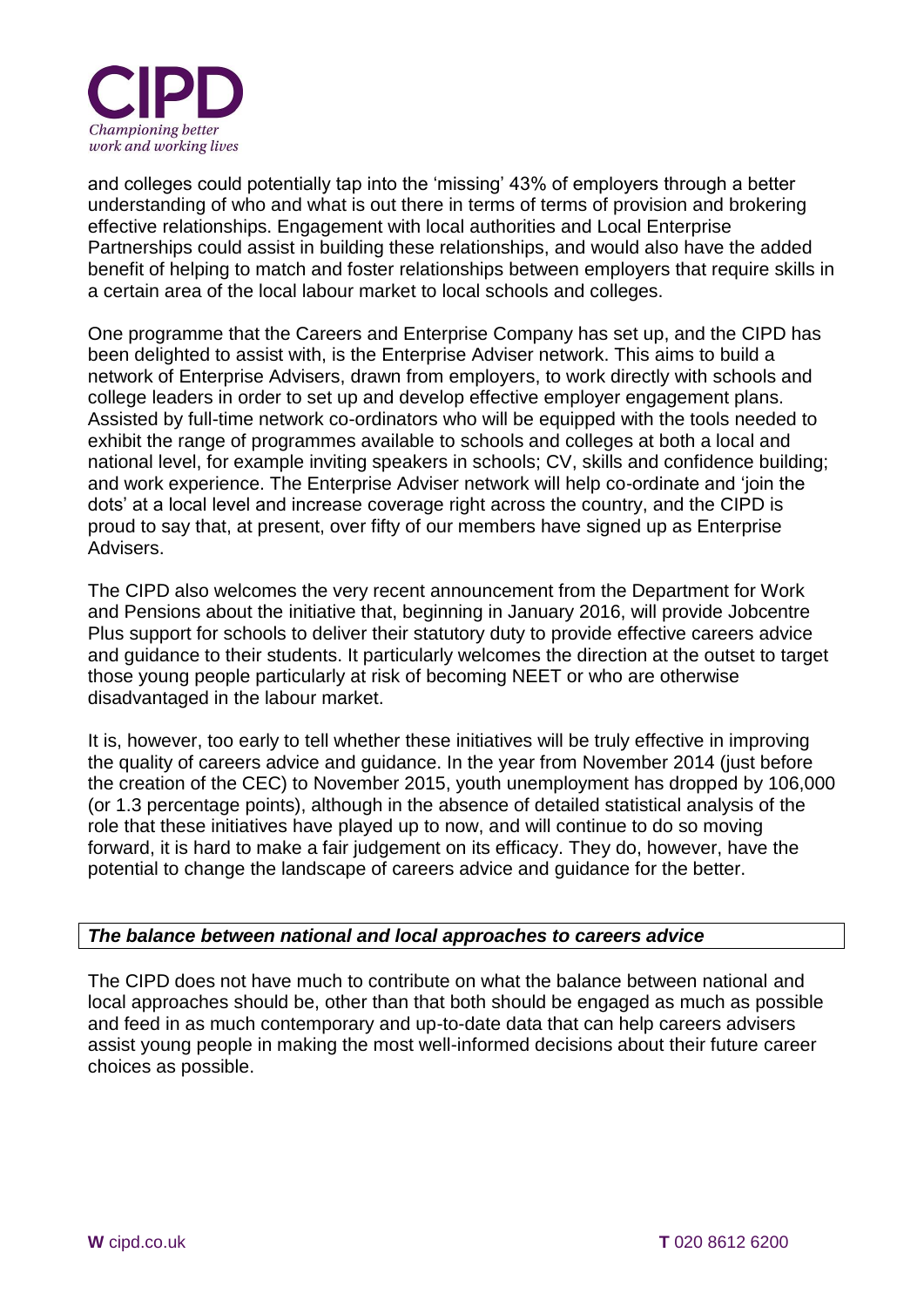

#### *Careers advice and apprenticeships*

Particularly with the current Government's ambitious target to create 3 million apprenticeships over this Parliament, it is vitally important that apprenticeships are viewed as a viable alternative to university and not seen as a poor second choice for academic under-achievers. It is important that the benefits of an apprenticeship are seen not just by young people, however, but also by their parents, who are a very strong influencer on a young person. That is why, in August 2015, CIPD published Great expectations – a careers guide for parents, which aimed to inform and explain to parents the various routes into work that their children may wish to consider.

There are, of course, a number of advantages to a young person undertaking an apprenticeship, including:

- apprenticeships are, of course, a real job that allows someone to earn as they learn
- employers like apprenticeships
- apprentices gain hands-on experience, not only of their trade, but also of the workplace and being part of a workforce
- they provide opportunities to study towards a related qualification
- apprenticeships provide challenging, yet rewarding, work

The challenge with marketing apprenticeships as a feasible way into work is making sure that these benefits are made clear to young people through their careers advice, information and guidance. There is potential for local employers that do offer apprenticeships to build links, particularly locally, with schools and colleges that allow them to visit schools to talk to young people about the benefits associated with taking an apprenticeship, both to the apprentices themselves, as well as to the employer. The Careers and Enterprise Company could play a significant role in this. One other way that apprenticeships can be marketed to young people is to have apprentices themselves 'championed' as role models that young people may want to emulate.

#### *The potential for employers to play a greater role in careers advice*

There is great potential for employers to play a greater role in careers advice for young people. As mentioned previously in this submission, there are a number of initiatives set up such as Inspiring the Future and the Enterprise Adviser programme that can place employers at the forefront of the provision of careers advice and guidance. As the CIPD's Learning to Work survey found, 57% of employers surveyed are currently working in schools in some way. However, this figure can certainly be improved.

One way of doing this is by employers encouraging their staff to become involved in engagement with young people through volunteering. Volunteering and social action have become hot topics on the political agenda over the past few years, from 'Big Society' right through to David Cameron's announcement back in April, in the run up to the General